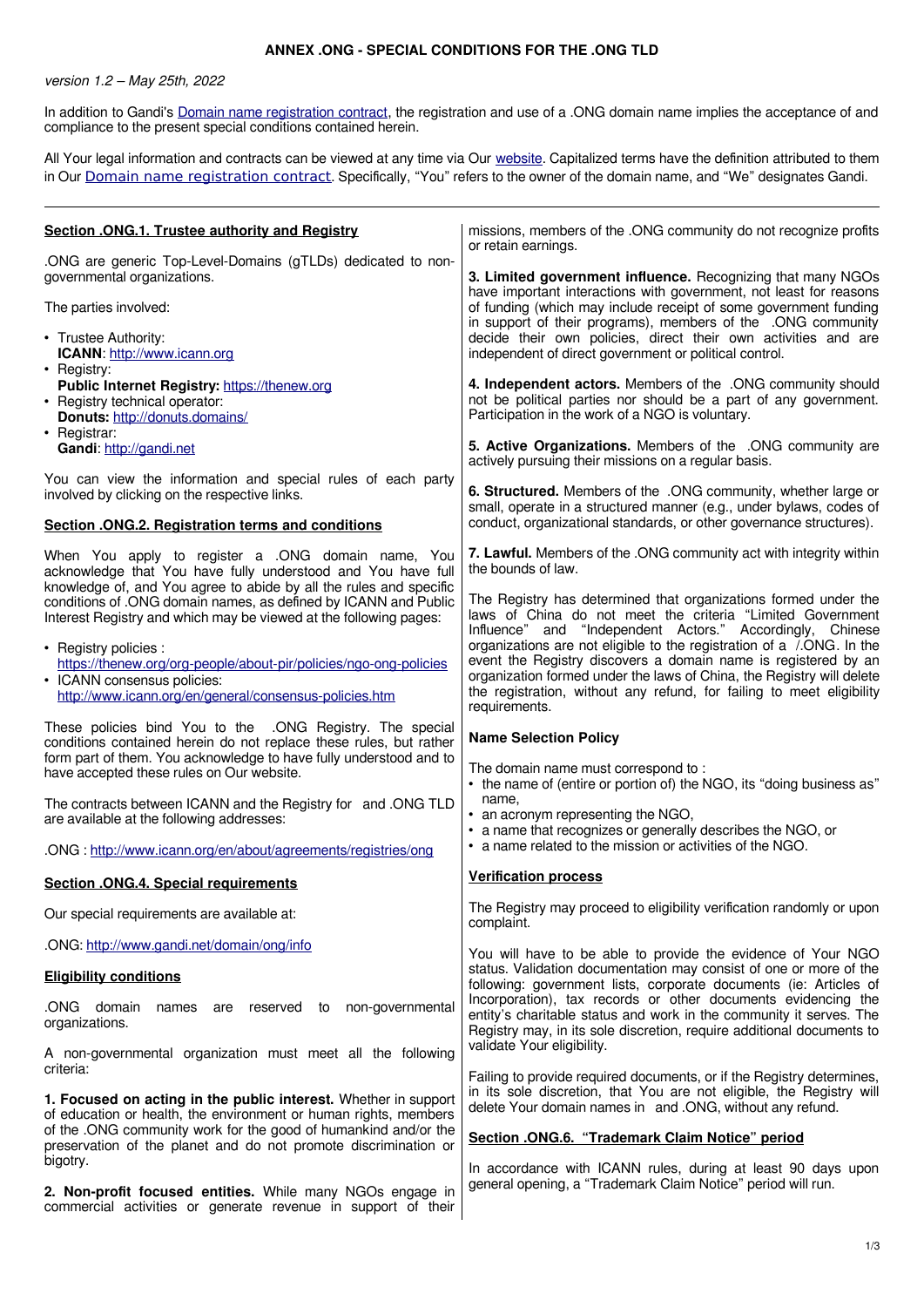| During this period if the domain name for which You requested<br>registration is identical to a trademark that is registered and                                                                                                                                                                                                                                              | http://newgtlds.icann.org/en/applicants/urs                                                                                                                                                                                                                                                                                                                                                                                                                                                                                                                                                                                                                                                                                |
|-------------------------------------------------------------------------------------------------------------------------------------------------------------------------------------------------------------------------------------------------------------------------------------------------------------------------------------------------------------------------------|----------------------------------------------------------------------------------------------------------------------------------------------------------------------------------------------------------------------------------------------------------------------------------------------------------------------------------------------------------------------------------------------------------------------------------------------------------------------------------------------------------------------------------------------------------------------------------------------------------------------------------------------------------------------------------------------------------------------------|
| validated with TMCH (according to the "labels" generated), You will<br>receive a warning notice ("Trademark Claim Notice") in real time on<br>Our interface informing You that a third party has rights to the<br>domain name You requested.                                                                                                                                  | The Registry has also established a dispute resolution procedure<br>RDRP (Restriction Dispute Resolution Policy) relative to eligibility<br>conditions, that You agree fully abide by:<br>https://thenew.org/org-people/about-pir/policies/policies-ngo-ong/<br>restrictions-dispute-resolution-policy                                                                                                                                                                                                                                                                                                                                                                                                                     |
| You must confirm or cancel Your registration request, with full<br>knowledge of the notice and its consequences. It being specified                                                                                                                                                                                                                                           | Section .ONG.12. Transfer (change of Registrar)                                                                                                                                                                                                                                                                                                                                                                                                                                                                                                                                                                                                                                                                            |
| that if You do not confirm the notice, Your request will not be sent to<br>the Registry.<br>If You confirm Your registration request, third parties who own an                                                                                                                                                                                                                | The transfer-in process may be initiated on Our Interface. Before<br>requesting the transfer of the domain name, please make sure You<br>have the domain name's authorization code (supplied by Your<br>current Registrar), and that Your domain name:                                                                                                                                                                                                                                                                                                                                                                                                                                                                     |
| identical mark are notified of Your registration.                                                                                                                                                                                                                                                                                                                             | • does not have a TransferProhibited status,                                                                                                                                                                                                                                                                                                                                                                                                                                                                                                                                                                                                                                                                               |
| Section .ONG .7. Reserved names<br>Some words are reserved or prohibited:                                                                                                                                                                                                                                                                                                     | • does not expire soon (We recommend that You start the transfer<br>request at least 1 month prior to its Expiration),<br>• was created at least 60 days prior to the request,<br>• has not been transferred within the last 60 days.                                                                                                                                                                                                                                                                                                                                                                                                                                                                                      |
| • Registry policies :                                                                                                                                                                                                                                                                                                                                                         | The transfer's completion requires Your confirmation (by e-mail).                                                                                                                                                                                                                                                                                                                                                                                                                                                                                                                                                                                                                                                          |
| https://thenew.org/org-people/about-pir/policies/registration-<br>policy-ngo-ong/ (Reserved Names Policy)<br>• ICANN reserved names:                                                                                                                                                                                                                                          | Upon successfully transferring a domain name, the registration<br>period is extended by one year.                                                                                                                                                                                                                                                                                                                                                                                                                                                                                                                                                                                                                          |
| http://www.icann.org/en/about/agreements/registries/ngo<br>http://www.icann.org/en/about/agreements/registries/ong                                                                                                                                                                                                                                                            | Section .ONG.13. Ownership change                                                                                                                                                                                                                                                                                                                                                                                                                                                                                                                                                                                                                                                                                          |
| (specification 5. schedule of reserved names)<br>Section . ONG.8. Registration term                                                                                                                                                                                                                                                                                           | The ownership change process is available on Our Interface and<br>requires the confirmation of both parties by e-mail.                                                                                                                                                                                                                                                                                                                                                                                                                                                                                                                                                                                                     |
| The registration term is from 1 to 10 years. To avoid any<br>deactivation of the domain name, the renewal must be paid and<br>funds cleared before the Expiration date.                                                                                                                                                                                                       | The owner change of a domain name does not change the domain<br>name's expiration date.                                                                                                                                                                                                                                                                                                                                                                                                                                                                                                                                                                                                                                    |
| Section .ONG.9. Pricing                                                                                                                                                                                                                                                                                                                                                       | Section . ONG.14. Deletion process                                                                                                                                                                                                                                                                                                                                                                                                                                                                                                                                                                                                                                                                                         |
| Our prices may be viewed at:                                                                                                                                                                                                                                                                                                                                                  | Upon the Expiration of the domain name, We suspend (Hold)<br>the domain name for 45 days, during which time all associated<br>technical services are deactivated. Late renewal at normal price is                                                                                                                                                                                                                                                                                                                                                                                                                                                                                                                          |
| : https://www.gandi.net/domain/price/detail/ngo<br>.ONG: https://www.gandi.net/domain/price/detail/ong                                                                                                                                                                                                                                                                        | possible during this period.                                                                                                                                                                                                                                                                                                                                                                                                                                                                                                                                                                                                                                                                                               |
| "Premium" domain names are subject to specific prices as                                                                                                                                                                                                                                                                                                                      | Then the domain name goes into Redemption Period for an<br>additional 30 days, and all associated technical services are<br>deactivated. It can only be restored during this period in accordance                                                                                                                                                                                                                                                                                                                                                                                                                                                                                                                          |
| displayed on Our website during Your order.                                                                                                                                                                                                                                                                                                                                   | with the terms and conditions described on Our website and/or as<br>communicated by Our customer service department.                                                                                                                                                                                                                                                                                                                                                                                                                                                                                                                                                                                                       |
| Section .ONG.10. Personal data                                                                                                                                                                                                                                                                                                                                                | If the domain name is neither renewed nor restored within these                                                                                                                                                                                                                                                                                                                                                                                                                                                                                                                                                                                                                                                            |
| You consent to the use, copying, distribution, publication, in<br>particular in the Registry public Whois database if applicable,<br>modification and other processing of Your personal data by the<br>Registry, its technical provider and their designees and agents for                                                                                                    | deadlines, the Registry shall place the domain name on "Pending<br>Delete" status for several days, and then delete the domain name,<br>which will become available for registration on a "first-come first-<br>served" basis.                                                                                                                                                                                                                                                                                                                                                                                                                                                                                             |
| the purposes of providing Registry services as defined in the<br>Registry agreement with ICANN and in accordance with the                                                                                                                                                                                                                                                     | Section . ONG.15. Registrant representations and guarantees                                                                                                                                                                                                                                                                                                                                                                                                                                                                                                                                                                                                                                                                |
| Registry privacy policy.<br>Section .ONG.11. Dispute resolution policy                                                                                                                                                                                                                                                                                                        | You agree to provide and maintain accurate, reliable and up-to-date<br>personal contact information. Failing to do so, the Registry may<br>delete Your domain name.                                                                                                                                                                                                                                                                                                                                                                                                                                                                                                                                                        |
| The Registry has adopted the ICANN dispute resolution procedures<br>UDRP (Uniform Dispute Resolution Policy) and URS (Uniform<br>Rapid Suspension System) for / ONG domain names, that You<br>agree fully abide by.                                                                                                                                                           | By submitting a registration or modification request You<br>acknowledge that:                                                                                                                                                                                                                                                                                                                                                                                                                                                                                                                                                                                                                                              |
| You may view general documentation on the UDRP procedure at<br>the following addresses:                                                                                                                                                                                                                                                                                       | • the statements that You made in Your Registration Agreement<br>are complete and accurate;<br>• to Your knowledge, the registration of the domain name will not                                                                                                                                                                                                                                                                                                                                                                                                                                                                                                                                                           |
| • ICANN domain name dispute resolution policies:<br>http://www.icann.org/udrp<br>• explanations:<br>http://www.icann.org/en/udrp/udrp.htm<br>• Policy:<br>http://www.icann.org/en/dndr/udrp/policy.htm<br>• Rules:<br>http://www.icann.org/dndr/udrp/uniform-rules.htm<br>• Dispute Resolution Service Providers:<br>http://www.icann.org/en/dndr/udrp/approved-providers.htm | infringe upon or otherwise violate the rights of any third party;<br>• You are not registering the domain name for an unlawful purpose;<br>• You will not knowingly use the domain name in violation of any<br>applicable laws or regulations;<br>• Your domain name registration does not and will not violate the<br>terms and conditions of the .ONG Registration Restrictions. It is<br>Your responsibility to determine whether Your domain name<br>registration infringes or violates someone else rights. It is also<br>Your responsibility to determine whether Your domain name<br>registration violates the .ONG Registration Restrictions.<br>In any case, You acknowledge and agree that distributing malware, |